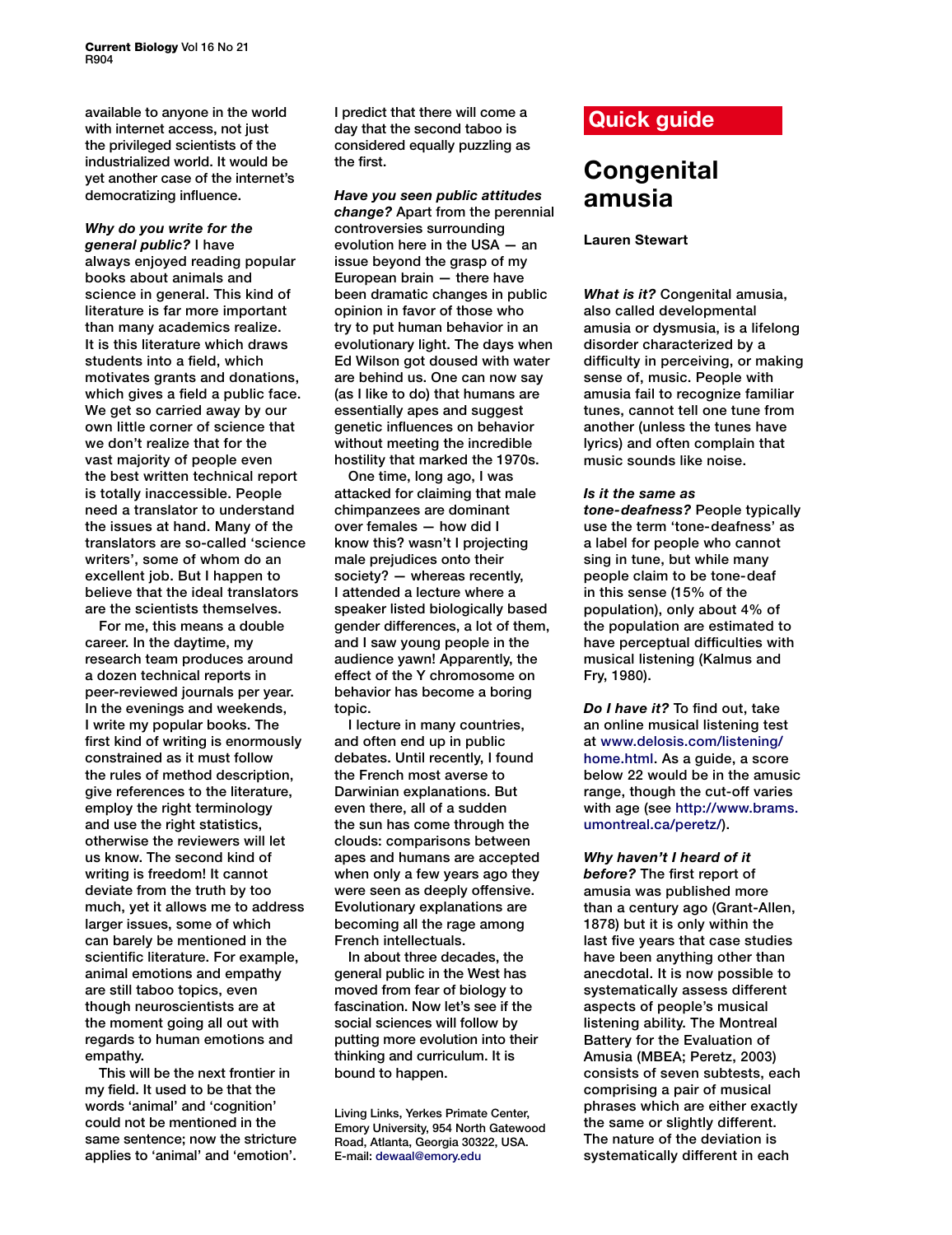Magazine R905

subtest: scale, contour, interval or rhythm.

*Is it a pitch problem?* While most normal listeners can judge the direction of a pitch change with intervals smaller than a semitone, people with amusia often require the change to be much greater, for example, close to the distance between the first two notes of *Somewhere over the Rainbow* (Peretz *et al*., 2002; Foxton *et al*., 2004). Given that most pieces of Western music move in steps of a semitone, it is not surprising that, for amusics, all the songs tend to sound the same. However, Foxton *et al.* (2004) found that increasing a pitch change so that it exceeds an amusic's pitch threshold does not overcome the problem when the task is to spot the difference between two musical phrases, showing that there is no simple relationship between the ability to hear a pitch change between two notes and the ability to hear a change in the context of a whole phrase.

It seems likely that the ability to integrate a sequence of pitch changes into a coherent whole and form a representation of it in short-term memory requires an intact ability to perceive differences between individual notes.

*Is the problem specific to music?* So far, the evidence would suggest so. People with amusia have normal intellectual functioning — Milton Friedman and Che Guevara are both thought to have been afflicted — and do not appear to have had any difficulty in understanding speech, including the melody of speech. However, some researchers feel that the preserved ability to perceive intonation in language is more apparent than real.

In languages such as English, pitch changes are often several semitones, commonly co-occur with changes in stress and timing, and are used to convey emphasis, emotion or a questioning style, rather than semantic meaning. For all these reasons, subtle problems in

hearing pitch differences are unlikely to be a limiting factor for comprehension. It will be important to investigate whether amusics who speak a tonal language are sensitive to pitch change in a linguistic context, as changes in a language such as Mandarin are subtle and can profoundly alter semantic meaning.

*Can people with amusia hear rhythm?* The MBEA includes a test of rhythmic perception and those with amusia often score in the normal range, although this aspect of the disorder seems variable (Che Guevara was notoriously useless on the dance floor, as depicted in the film *The Motorcycle Diaries*). Auditory psychophysics shows that, even though a group of people with amusia failed to spot subtle deviations in pitch from a monotone standard, they were able to spot deviations in time (Hyde and Peretz, 2003). However, the story is not so simple: another group of amusics performed poorly when deviations from isochrony were presented in the context of a changing pitch (Foxton *et al*., 2006), suggesting that pitch processing problems can limit the development of rhythmic and timing abilities.

*Do people with amusia enjoy listening to music?* Some people with amusia describe music as sounding like a noise or like banging, and go to great lengths to avoid being in situations where music will be played, while others, who are just as perceptually impaired, derive considerable pleasure from listening to music.

Music contains a myriad of sound elements and those who appreciate music may be getting pleasure from the tone colours used and/or the combination of instruments and rhythms that they hear. The reasons for such individual differences in musical appreciation are far from clear but such dissociations between perception and emotional appreciation are also seen in neuropsychological patients.

*Does the condition run in families?* A study by Denis Drayna (2001) using the 'distorted tunes test' (similar to the scale subtest of the Montreal Battery for the Evaluation of Amusia) with a group of identical and non-identical twin pairs, found that musical listening ability is about 80% heritable. Whether or not this level of heritability extends to amusia depends on whether amusia is found to occupy the tail end of the musical listening ability spectrum or to be a categorically distinct phenomenon. However, familial cases of amusia are common and pedigree analyses have suggested a pattern of autosomal dominant inheritance with imperfect penetrance (Kalmus and Fry, 1980). Genetic linkage studies of amusia are currently in progress.

*Do these people have normal brains?* People with amusia

do not have a history of neurological damage and structural brain imaging using magnetic resonance imaging (MRI) does not reveal any gross anatomical differences. However, the technique of voxel-based morphometry allows structural MRI data from two groups, for example amusics *versus* non-amusics, to be interrogated with respect to potential regional differences in grey and white matter volume.

A recent study (Hyde *et al.*, 2006) using this approach revealed differences in white matter between amusics and control participants in the right frontal cortex, suggesting that abnormalities occur in areas outside of the auditory cortices. The involvement of right frontal cortex in musical perception is not unprecedented: an fMRI study revealed a similar area to be involved in the musical listening behaviour of non-amusic individuals when musical pitch has to be retained in memory (Zatorre *et al.*, 1994).

*What can amusia contribute to our understanding of the brain?* An understanding of amusia has implications